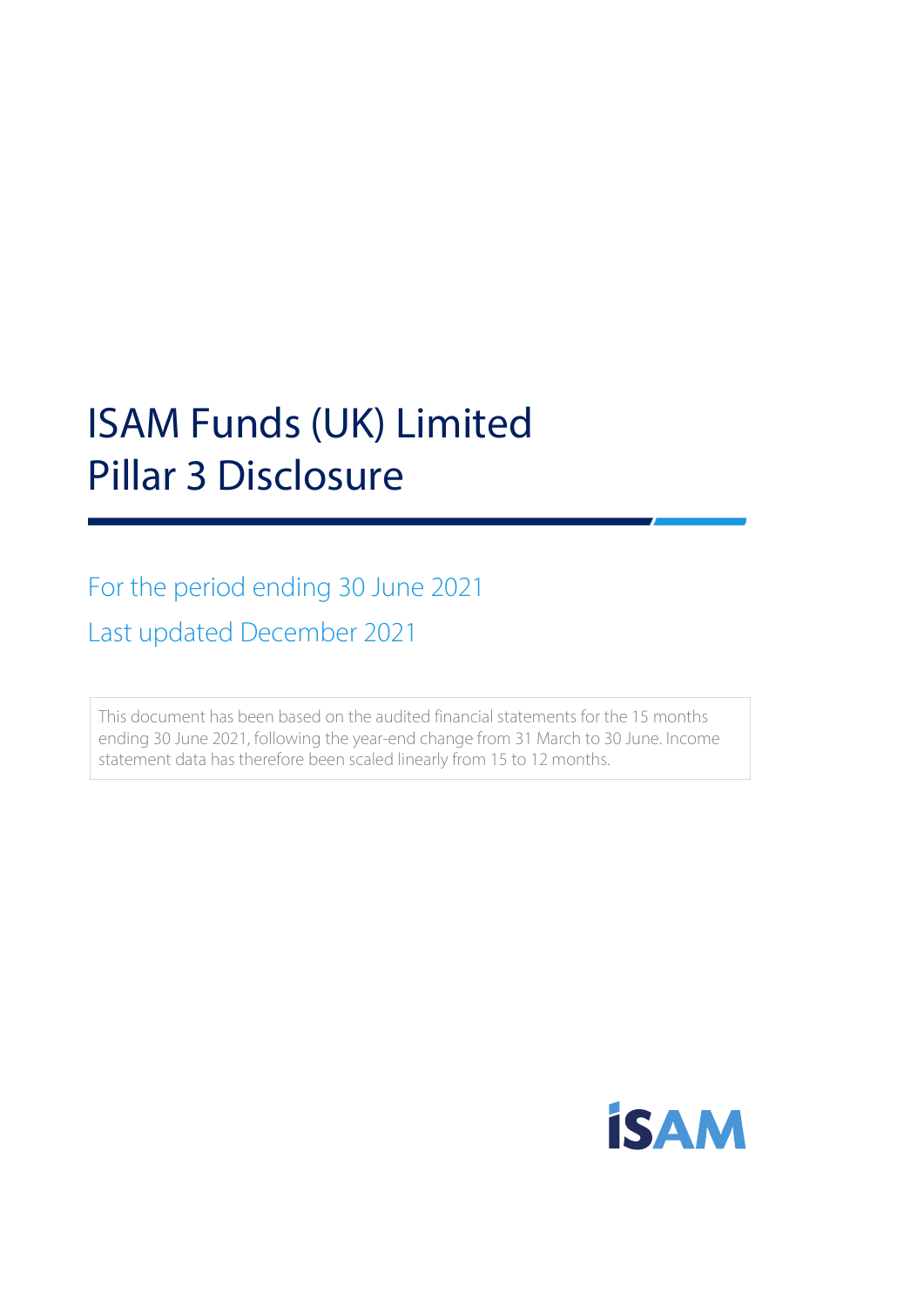## 1. Overview

#### Introduction and scope

This document sets out the Pillar 3 disclosures of ISAM Funds (UK) Limited ('ISAM' or 'the Firm') as at 30 June 2021. ISAM is authorised and regulated by the Financial Conduct Authority ('FCA') as a Full-Scope UK AIFM, with MiFID 'top-up' permissions; hence, it is a Collective Portfolio Management Investment ('CPMI') Firm.

ISAM is subject to the rules set out in the FCA's General Prudential Sourcebook ('GENPRU') and Prudential Sourcebook for Banks, Building Societies and Investment Firms ('BIPRU'). The prudential framework consists of three pillars:

- Pillar 1 sets minimum capital requirements that firms must meet for credit, market and operational risk. These comprise: base capital resources requirements; credit risk and market risk capital requirements; and the fixed overhead requirement.
- **Pillar 2** requires that firms undertake an overall assessment of their capital adequacy, taking into account all risks to which the firm is exposed and whether additional capital should be held to cover risks not adequately covered by Pillar 1 requirements. This is achieved through the Internal Capital Adequacy Assessment Process ('ICAAP') and the FCA's Supervisory Review and Evaluation Process ('SREP').
- **Pillar 3** complements Pillars 1 and 2 and improves market discipline by requiring firms to disclose information on their capital resources and requirements, risk exposures and their risk management framework. The detailed Pillar 3 disclosure requirements are set out in BIPRU 11.3.3 R.

The UK Alternative Investment Fund Managers Directive ('AIFMD') sets out further capital requirements based on the alternative investment fund assets under management and professional liability risks. These capital requirements are implemented in the UK in the FCA's Interim Prudential sourcebook for Investment Businesses ('IPRU-INV').

#### **Frequency**

ISAM makes Pillar 3 disclosures annually or more frequently in the event of any material change to the Firm's risk profile and capital position. The disclosures will be as at the Accounting Reference Date ('ARD').

#### Verification, Media and Location

The information contained in this document has not been audited by the Firm's external auditors, as this is not a requirement, and does not constitute any form of financial statement and must not be relied upon in making any judgment on the Firm.

#### **Materiality**

The Firm regards information as material in disclosures if its omission or misstatement could change or influence the assessment or decision of a user relying on that information for the purpose of making economic decisions. If the Firm deems a certain disclosure to be immaterial, it may be omitted from this Statement.

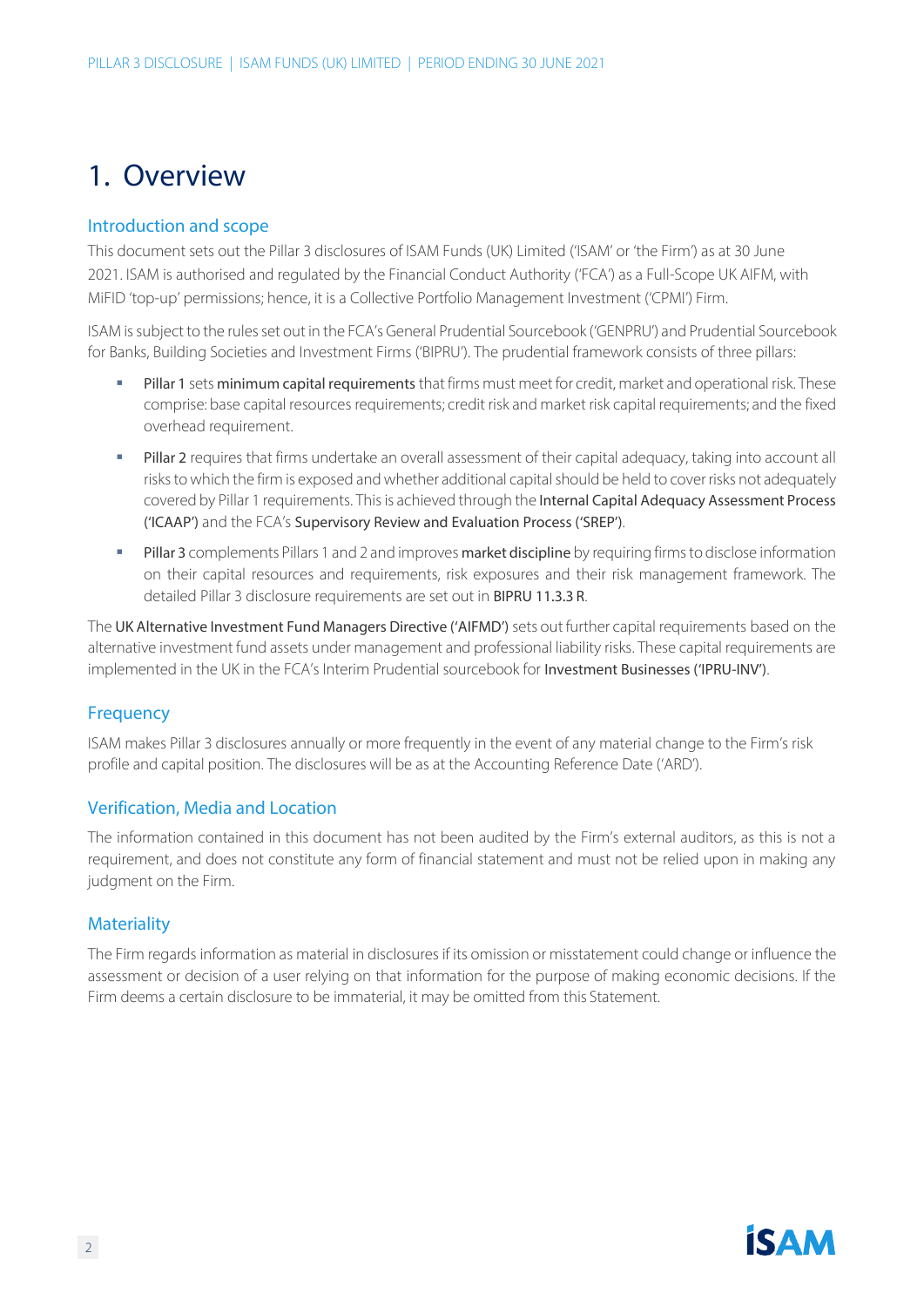#### **Confidentiality**

The Firm regards information as proprietary if sharing that information with the public would undermine its competitive position. Proprietary information may include information on products or systems which, if shared with competitors, would render the Firm's investments therein less valuable. Further, the Firm must regard information as confidential if there are obligations to customers or other counterparty relationships binding the Firm to confidentiality. In the event that any such information is omitted, the Firm shall disclose such and explain the grounds why it has not been disclosed.

#### Firm Background

The Firm is incorporated in England and is authorised and regulated by the FCA as a Full-Scope UK AIFM, with MiFID 'top-up' permissions; hence, it is a CPMI Firm. The Firm does not engage in proprietary trading and does not hold client money.

### 2. Risk Management Framework & Governance

The ISAM Funds (UK) Board (the 'Board') is the Governing Body of the Firm and oversees the running of its business and investment operations. The Board meets on a quarterly basis. The Firm's Directors consist of the two Managing Directors, the Head of Finance and the General Counsel - Head of Legal and Compliance.

The Board is responsible for the Firm's risk management framework and is accountable for the oversight of the risk management process.

In pursuing its strategy, ISAM has to accept, tolerate or be exposed to a certain level of risk. It is also necessary, however, for the Firm to ensure that the amount of risk taken is within acceptable boundaries and that these are commensurate with its financial strength and consistent with its strategy. The Board approves the Firm's risk appetite, which sets out how much and the types of risk that are appropriate for the Firm to take in pursuing its strategy and objectives.

In addition, the Board ensures that the Firm has implemented an effective, ongoing process to identify, monitor and measure the Firm's risks. The Board implements and maintains a robust governance structure and apportionment of responsibilities and control environmentso that risks are actively managed to a level that is consistent with the Firm's risk appetite. The Board is responsible for ensuring that the Firm has adequate capital and liquidity.

The Board is assisted in its consideration and management of risk by a number of committees. The key committees for this purpose are the ISAM Compliance and Risk Committee, the ISAM Systematic Trend Investment Committee and the ISAM Systematic Trading and Execution Committee.

Senior Management is accountable to the Board for designing, implementing and monitoring the process of risk management and implementing it into the day-to-day business activities of the Firm. The Board places strong emphasis on the embedding of a culture of strong governance and risk management and expects senior management and all employees to uphold this culture and bring genuine accountability and challenge through all aspects of the Firm's business.

The Risk Management and Compliance functions act as the second line of defence, providing independent monitoring of the Firm's risks and independent challenge to the first-line business managers, who are the primary owners of the risks faced by the Firm. Ownership of each risk is assigned in the Firm's risk register. The Head of Risk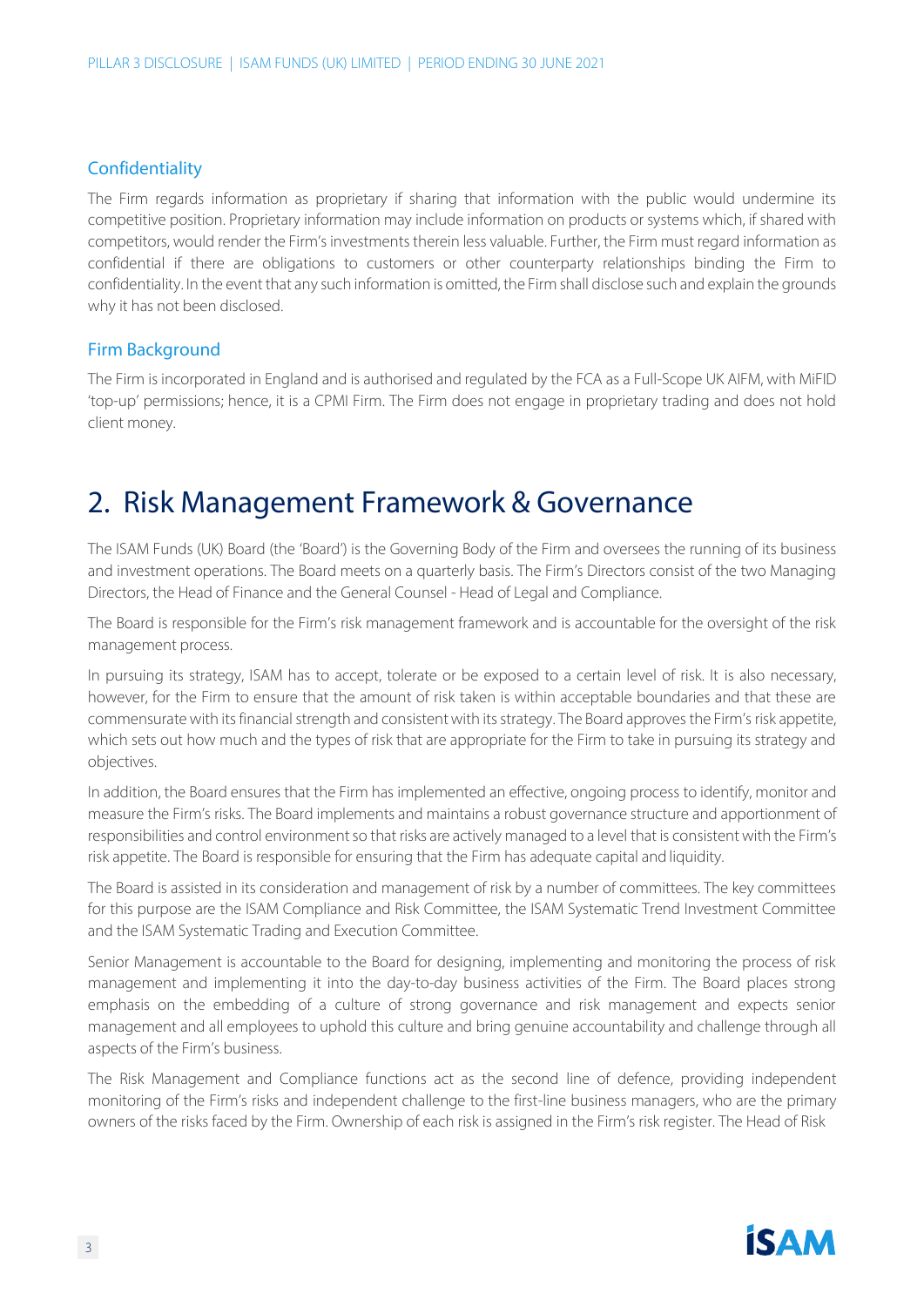Management reports directly to the Firm's Managing Directors; the Chief Compliance Officer reports into the General Counsel - Head of Legal and Compliance, who in turn reports directly to the Firm's Managing Directors.

# 3. Principal Risks

The most significant risks faced by the Firm are identified in the annual ICAAP process and through a Risk and Control Self-Assessment ('RCSA') process. The RCSA is carried out at least annually with significant input from the first line business. The risks are documented in a Risk Register, which is maintained by the Risk function.

The most significant risks are summarised below.

#### Strategic/Business Risk

Strategic/Business Risk is the risk of loss to the Firm arising from changes in its business, including the risk that the Firm may not be able to execute its business plan and its desired strategy.

The Firm's business is ultimately based on a single underlying investment strategy, i.e. systematic medium-term trend following, in effect a medium-term 'time series momentum' factor. There is a risk that patterns of market price movements (specifically lack of trends and rangebound markets) could result in large losses over a lengthy period for the Funds and managed accounts, triggering heavy redemptions. There could also be a systemic loss of faith in the broader sector, regardless of performance relative to peers. The impact would be reduced AUM and revenues through fee income, reducing the ability of ISAM SM to meet the Firm's costs. While large and lengthy drawdowns and significant redemptions in the past have had an adverse but manageable effect, there is no certainty that this would result in the same outcome in the future.

#### Operational Risk

Operational risk is the risk that the Firm could sustain losses through inadequate or failed internal processes, people, systems and external events. This includes the risk of losses resulting from a cyber-attack that breached the Firm's defences against such attacks. It also includes the risk of losses from legal claims or from breaches of regulations. The Firm mitigates operational risks through design and implementation of strong processes and effective internal controls. Operational risk is inherent in the business and these internal control systems are designed to manage risks to the level of the Board's risk appetite rather than eliminate the possibility of all losses due to operationalrisk.

#### Reputational Risk

Reputational Risk is the risk of loss resulting from damage to the Firm's reputation that could lead to negative publicity, costly litigation, a decline in the investor base or the exit of key staff members and therefore directly or indirectly to a loss of revenue.

The Firm's reputation with investors (as a trusted manager of their money) and with employees as a trusted employer is a key asset of the Firm. Serious damage to the Firm's reputation would have a material adverse impact on its business. Reputational risk is, however, a second order risk which would most likely occur as a consequence of the crystallisation of another principal risk, e.g. a significant operational risk event.

#### Group Risk

Group Risk is the risk that the financial position of the Firm may be adversely affected its relationships (financial or non-financial) with other entities in the Group or by risks which may affect the financial position of the whole Group (e.g. reputational contagion).

The Firm is part of a wider Group and some of the risks highlighted above arise or may arise through its relationships with other companies in the Group. For example, damage to the Firm's reputation could result from the contagion effects of an event which initially occurred at another subsidiary of International Standard Asset Management ('ISAM

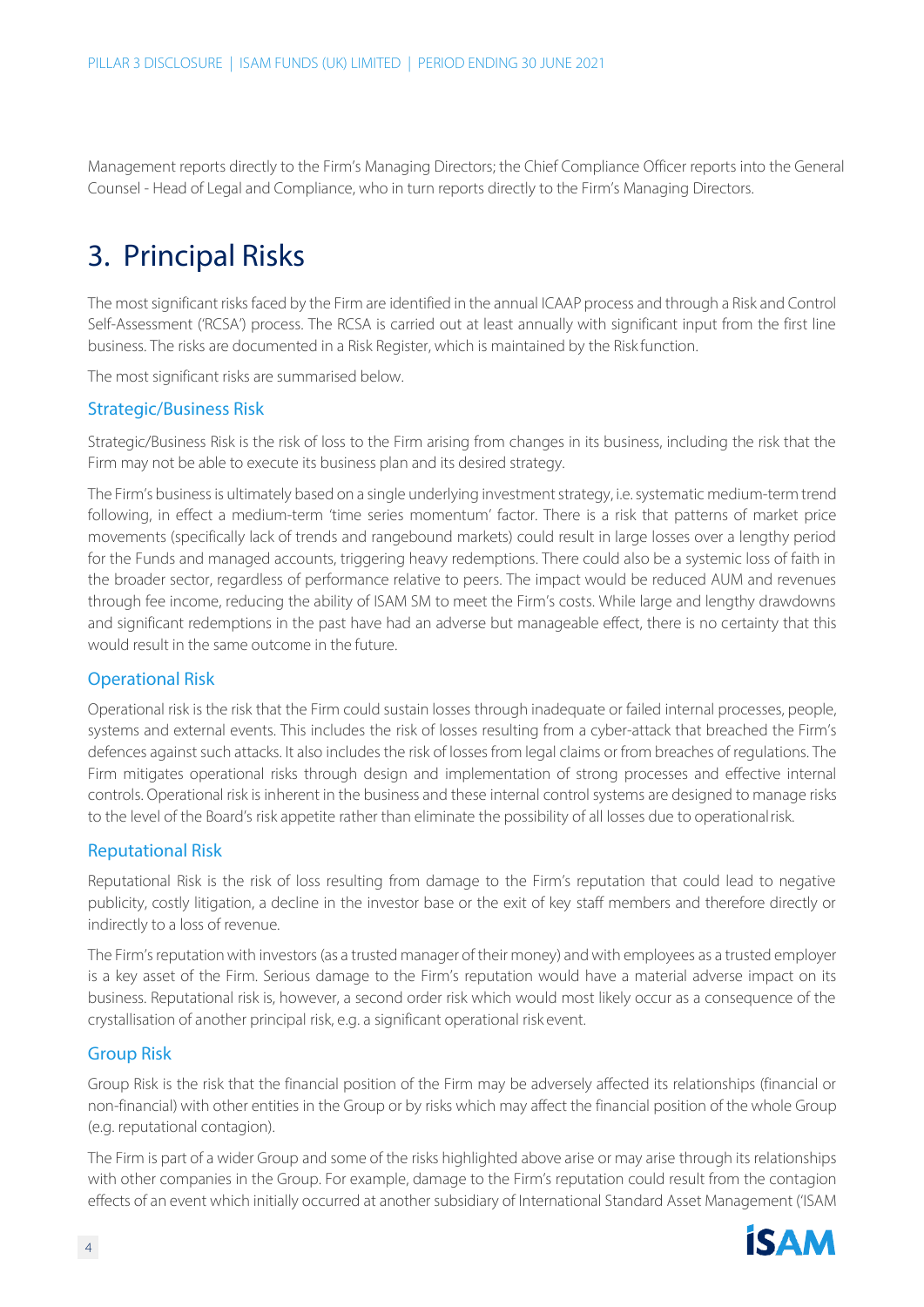Cayman'). The immediate impact of loss of assets under management and related revenues (due to any combination of negative investment performance and redemptions) would be felt at ISAM Systematic Management ('ISAMSM'). The impact on the Firm would be indirect through the impact on the ability of ISAM SM to continue to pay the fees due to the Firm under the investment management agreement.

#### Regulatory Risk

Regulatory Risk is defined here as the risk that a change in laws and regulations will negatively impact the Firm in terms of restriction of business activities. Risks around failures to adhere to regulations are covered under Operational Risk

The Firm operates in an ever-changing regulatory environment and obtains legal opinion on the activities it carries out in order to ensure appropriate regulatory licenses are obtained in relevant jurisdictions. However, it is possible that changes take place which materially affect the ability to execute the current business model due to changes in regulation.

#### Other Risks

The Firm is also exposed to Market, Credit and Liquidity risk, although these are less significant risks for the Firm.

Market Risk is the risk of loss from fluctuations in values of, or income from, assets or in interest or exchange rates. The Firm does not maintain a trading book and Market Risk arises only on its non-sterling assets and liabilities and is relatively immaterial.

Credit Risk *is the risk of loss from the failure of a counterparty to perform its contractual obligations.* It is also negligible given the nature of the Firm's credit exposures (mainly cash at bank and short-term intercompany debtors).

Liquidity Risk *is the risk that the firm, although solvent, either does not have sufficient available resources to enable it to meet its obligations as they fall due, or can secure them only at excessive cost. This risk is considered very low.* 

# 4. Capital Adequacy

Sufficient capital is held by the Firm to ensure it maintains an adequate buffer over the higher of the Pillar 1 and the Pillar 2 capital requirements. In addition, the capital requirement must be sufficient to cover the cost of an orderly wind down.

#### Capital Resources

The table below summarises the capital resources of the Firm for regulatory purposes at 30 June 2021.

| ISAM Funds (UK) Limited (£'000)     | 30 June 2021 |  |
|-------------------------------------|--------------|--|
| Called Up Share Capital             |              |  |
| Capital Contribution Reserve        | 880          |  |
| Retained Earnings (Audited)         | 3,772        |  |
| Common Equity Tier 1 Capital (CET1) | 4,653        |  |
| Tier 2 Capital                      |              |  |
| Tier 3 Capital                      |              |  |
| Own Funds                           | 4.653        |  |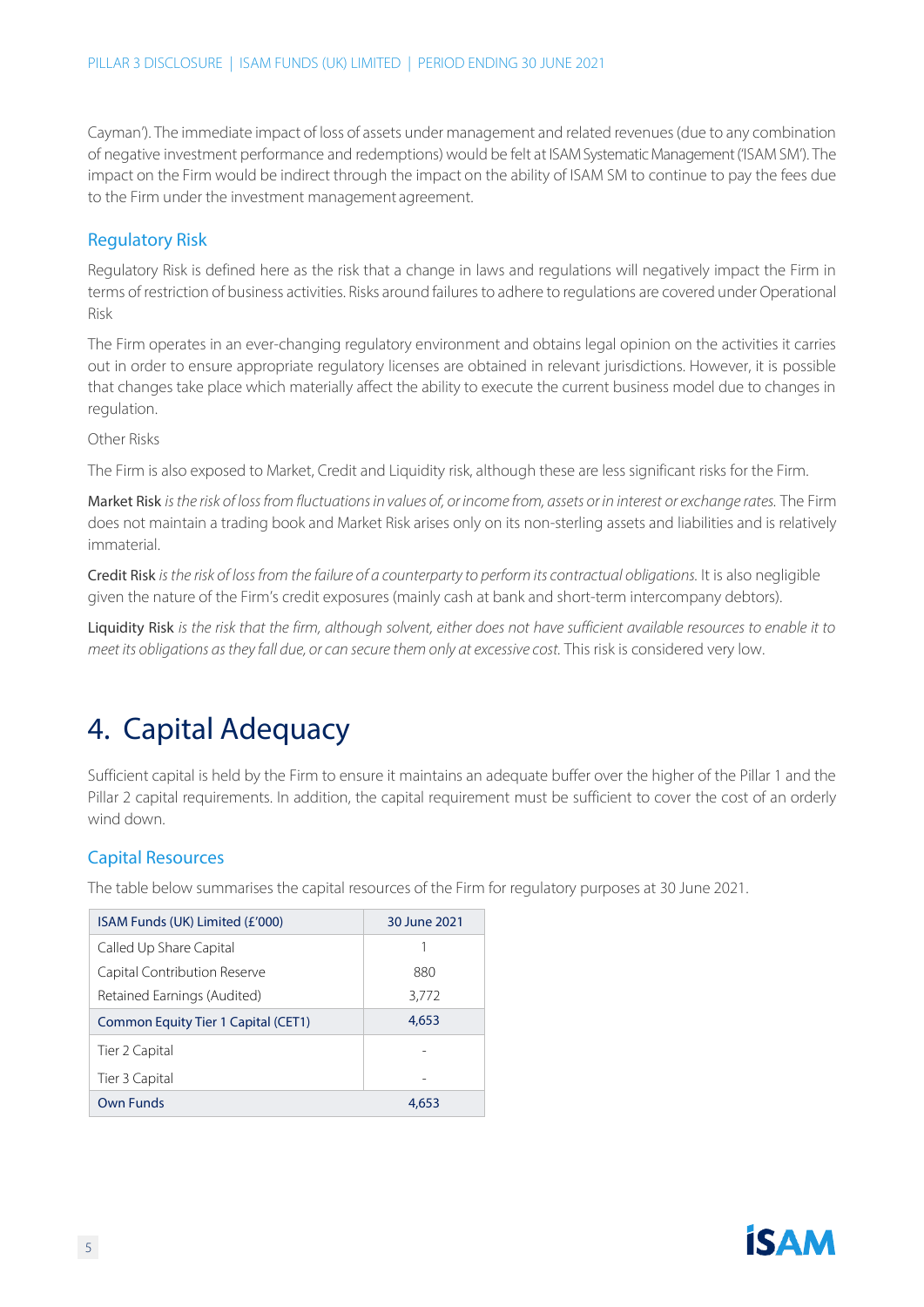#### Capital Requirements

As a BIPRU firm, the regulatory capital requirement is calculated as the highest of the Pillar 1 and Pillar 2 capital requirements and the cost to close the Firm in the event of an orderly wind-down of its business. The Pillar 1 requirements at 30 June 2021 are higher than both the Pillar 2 and wind-down requirements. They are also higher than the AIFMD requirements under IPRU-INV. The Pillar 1 requirement, therefore, determines the regulatory capital surplus of the Firm at 30 June 2021. The regulatory capital position is summarised in the table below. Additional disclosures required under BIPRU 11.5 are provided in the sections which follow.

The Pillar 1 variable capital requirement is calculated as the highest of:

- **■** the Base Capital Resources Requirement;
- the sum of the Credit and Market Risk Capital Requirements; and
- the Fixed Overhead Requirement. This is equal to 25% of the Firm's relevant fixed expenditure calculated in accordance with GENPRU 2.1.54 R.

| Capital Requirement (£'000)           | <b>BIPRU/GENPRU</b> | <b>IPRU-INV</b> |
|---------------------------------------|---------------------|-----------------|
| A. Fixed Overhead Requirement (FOR)   | 2,567               | 2,567           |
| B. Credit Risk Requirement            | 451                 | ۰               |
| C. Market Risk Requirement            | 114                 | $\bullet$       |
| D. Base Capital Resources (€125k)     | 107                 | 107             |
| E. Funds Under Management Requirement | $\triangle$         | 803             |
| Higher of [A], [B+C], [D] and [E]     | 2,567               | 2,567           |
| <b>Pillar 1 Capital Requirement</b>   | 2,567               |                 |

| ISAM Funds (UK) Limited (£'000) | 30 June 2021 |  |  |
|---------------------------------|--------------|--|--|
| Own Funds                       | 4.653        |  |  |
| Regulatory Capital Requirement  | 2.567        |  |  |
| <b>Capital Surplus</b>          | 2.085        |  |  |
| <b>Solvency Ratio</b>           | 181%         |  |  |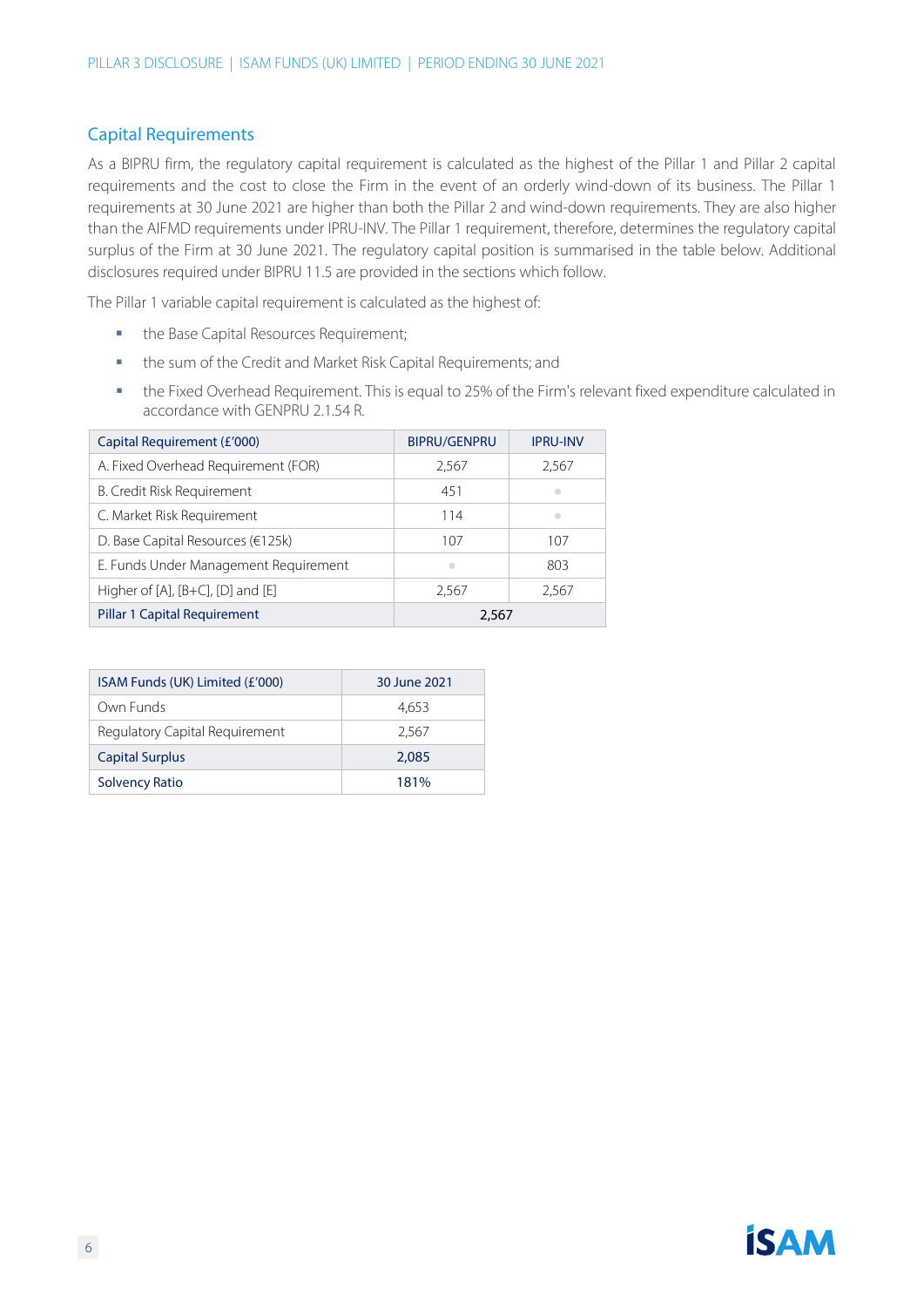#### Credit Risk

Credit Risk is the risk of loss to the Firm resulting from a failure of a counterparty, customer or debtor of the Firm failing to meet its financial obligations to the Firm when they fall due. The Firm is exposed to Credit Risk mainly in respect of bank deposits and intercompany debtors from other Group companies.

The Firm has adopted the Standardised approach (BIPRU 3.4) and the Simplified method of calculating risk weights (BIPRU 3.5) for calculating its Pillar 1 Credit Risk capital requirements.

A financial asset is past due when a counterparty has failed to make a payment when contractually due. Impairment is defined as a reduction in the recoverable amount of a fixed asset or goodwill below its carrying amount. There were no past due or impaired items at 30 June 2021.

Details of the calculation are shown in the table below.

| Credit and Counterparty Risk (£'000)             | Exposure<br>Value | <b>Risk</b><br>Weight | Risk Weighted<br>Exposure | Own Funds<br>Requirement (8%) |
|--------------------------------------------------|-------------------|-----------------------|---------------------------|-------------------------------|
| Governments & Central Banks (BIPRU 3.4.5)        | 22                | $0\%$                 |                           | $\Omega$                      |
| Institutions - Cash & Equivalents (BIPRU 3.4.38) | 6,113             | 20%                   | 1,223                     | 98                            |
| Institutions - Long Term (>1 Year)               | $\Omega$          | 50%                   |                           | $\Omega$                      |
| Corporates / Debtors                             | 3,442             | 100%                  | 3.442                     | 275                           |
| Other Items                                      | 7                 | 100%                  |                           |                               |
| Fixed Assets                                     | 965               | 100%                  | 965                       | 77                            |
| Total                                            | 10.549            |                       | 5,636                     | 451                           |

#### Market Risk

Market Risk is the risk of loss from fluctuations in values of, or income from, assets or in interest or exchange rates. The Firm does not maintain a trading book and Market Risk arises only on its non-GBP assets and liabilities.

Details of the Pillar 1 market risk capital requirements calculation are shown in the table below.

| Market Risk Requirement (£'000)            | Exposure |
|--------------------------------------------|----------|
| USD Cash Balance (Barclays)                | 2,736    |
| USD Prepayments                            | 208      |
| Less USD Denominated Liabilities           | 4,366    |
| Net USD Balance Sheet Exposure             | (1,421)  |
| Market Risk Requirement (8%) (BIPRU 7.5.1) | 114      |

#### ICAAP and Pillar 2 Capital Requirements

The ICAAP is the means by which the Firm makes its own assessment of the amount of capital (Pillar 2 requirement) that is required to support the current and future risks in its business. The ICAAP document is prepared on an annual basis or more frequently if there is a material change to the risk profile of the business. The document is prepared by the Risk function with significant input from senior management and is approved by the Board.

The Firm uses the following approaches in its own assessment of the amount of capital required:

**■** the Pillar 2 Operational Risk capital requirement is based on scenario analysis supported by internal expert judgement and external and internal loss data;